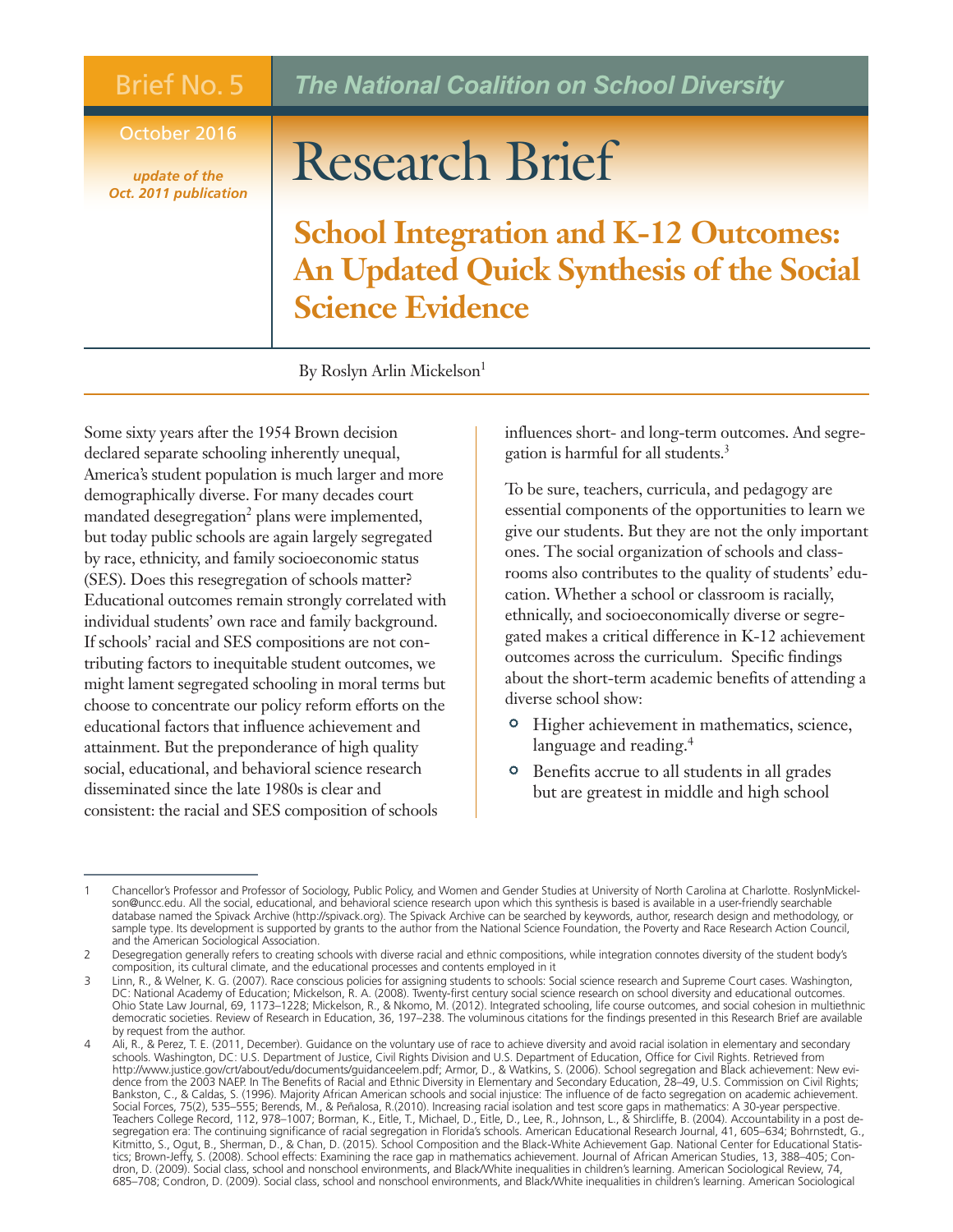years, suggesting that the benefits cumulate over time. 5

- ' Students from all racial and SES backgrounds benefit from diverse schools. Middle class white youths experience benefits from diversity as well, although low-income and disadvantaged minority youth gain the most. 6
- <sup>o</sup> The evidence of academic benefits is weakest for immigrant Asian and Latino English learners. Some research suggests English learners may benefit in the short term from attending schools with a critical mass of their coethnics, probably because doing so enhances the likelihood of their receiving appropriate English language programs at their school. However,

other research notes that learning English is fostered by attending school with English speakers. 7

- <sup>o</sup> There is no evidence that integrated schooling harms any demographic group at any age in any subject area. 8
- <sup>o</sup> The benefits of racial diversity overlap with those of SES diversity, but each offers unique effects for learners. 9
- <sup>o</sup> The multiple benefits of attending desegregated schools are intergenerational, extending from grandparents who attended desegregated schools, through their own children to their grandchildren who continue to realize the many benefits. 10

note 4 continued

5 Ibid, footnote 4.

Review, 74, 685–708; Condron, D. J., Tope, D, Steidl, C. & Freeman, K. (2013). Racial segregation and the Black/White achievement gap, 1992-2009. The Sociological Quarterly, 54, 130–57; Hallinan, M. (1998). Diversity effects on student outcomes: Social science evidence. Ohio State Law Journal, 59, 733– 754; Hanushek, E., Kain, J., & Rivkin, S. (2009). New evidence about Brown v. Board of Education: The complex effects of school racial composition on achievement. Journal of Labor Economics, 27(3), 349–383; Harris, D. N. (2006). Lost learning, forgotten promises: A national analysis of school racial segregation, student achievement, and "controlled choice" plans. Washington, DC: Center for American Progress. Retrieved from http://www.americanprogress.org/wpcontent/uploads/issues/2006/11/pdf/lostlearning.pdf; Johnson, R.C. (2011). Long-run impacts of school desegregation & school quality on adult attainments. National Bureau of Economic Research. Working Paper 16664; Mickelson, R. A. (2015). The Cumulative Disadvantages of First- and Second-Generation Segregation for Middle School Achievement. American Educational Research Journal, 52 (4): 657-692; Mickelson, R. (2008). Twentyfirst century social science research on school diversity and educational outcomes. Ohio State Law Journal, 69, 1173–1228; Mickelson, R. A., Bottia, M., & Lambert, R. (2013). A meta-regression analysis of the effects of school and classroom composition on mathematics outcomes. Review of Educational Research, 83, 121-158; Mickelson, R. A., Bottia, M., Larimore, S., & Lambert, R. (2015). Does school racial composition matter for achievement: findings from metaregression analyses of the effects of school racial and ethnic composition on K-12 reading and mathematics test scores since 1990. In E. Frankenberg, (Ed). Education and Civil Rights: Obstacles and Opportunities for Supporting Racial Diversity and Equity across the Educational Pipeline (forthcoming); Mickelson, R., & Bottia, M. (2010). Integrated education and mathematics outcomes: A synthesis of social science research. North Carolina Law Review, 87, 993–1089; Mickelson, R., & Nkomo, M. (2012). Integrated schooling, life course outcomes, and social cohesion in multiethnic democratic societies. Review of Research in Education, 36, 197–238; Muller, C., Riegle-Crumb, C., Schiller, K., Wilkinson, L., & Frank, K. (2010). Race and academic achievement in racially diverse high schools: Opportunity and stratification. Teachers College Record, 112(4): 1038–1063; Palardy, G. J. (2013). High school socioeconomic segregation and student attainment. American Educational Research Journal, 50(4), 714-754; Rumberger, R., & Palardy, G. (2005). Does segregation still matter? The impact of student composition on academic achievement in high school. Teachers College Record, 107, 1999–2045; Ryabov, I., & Van Hook, J. (2007). School segregation and academic achievement among Hispanic children. Social Science Research, 36, 767–788; Vigdor, J., & Ludwig, J. (2008). Segregation and the test score gap. In K. Magnuson, & J. Waldfogel (Eds.), Steady Gains and Stalled Progress (pp. 181–211). New York, NY: Russell Sage.

<sup>6</sup> Benner, A. D. and Crosnoe, R. (2011). The Racial/Ethnic Composition of Elementary Schools and Young Children's Academic and Socioemotional Functioning. American Educational Research Journal, 48 (3), 621-646; Bottia, M., Giersch, J., Mickelson, R., Stearns, E., & Moller, S. (2015). Distributive Justice Antecedents of Race and Gender Disparities in First Year College Performance. Social Justice Research, published online 21 June 2015. DOI 10.007/s11211- 015-0242-x; Bottia, M., Mickelson, R., Stearns, E., & Moller, S. (2016). The Role of High School Racial Composition and Opportunities to Learn in Students' STEM College Participation, unpublished manuscript. Department of Sociology, UNC Charlotte; Brown-Jeffy, 1997, ibid; Garda, R. (2011). White interest in school integration. Florida Law Review, 63, 605. Brief of 553, 2007; Clayton, J. (2011). Changing diversity in schools: The impact on elementary student performance and achievement. Education and Urban Society. 43(6), 671-695; Mickelson & Nkomo, 2012 ibid; Page, S. (2008). The Difference: How the Power of Diversity Creates Better Groups, Firms, Schools and Societies. Princeton, NJ: Princeton University Press; Siegel-Hawley, G. (2013). How nonminority students also benefit from racially diverse schools. Research Brief No. 8. The National Coalition on School Diversity. www.school-diversity.org.

<sup>7</sup> Callahan, R., Wilkinson, L., Muller, C., and Frisco, M. (2008). ESL Placement and the Schools: Effects on Immigrant Achievement. Education Policy, 23, 355- 384; Cosentino de Cohen, C., N. Deterding, and B. C. Clewell. (2005) Who's Left Behind? Immigrant Children in High and Low LEP Schools. Program for Evaluation and Equity Research. The Urban Institute. Washington, D.C.; Grigorenko, E. (2013). US Immigration and Education. Cultural and Policy Issues Across the Lifespan. New York: Springer; Grigorenko, E. (2010). Conclusion. Commenting on What We Know and What We Need to Learn. E. Grigorenko & R. Takanishi (Eds). (Pp. 289-296). Immigration, Diversity, and Education. New York: Routledge; Migration Policy Institute. (2011) English Language Learners Information Center. Washington, DC. Migration Policy Institute; Organization for Economic Co-operation and Development. (2012). Untapped Skills: Realising the Potential of Immigrant Students, Paris: Author. Organization for Economic Co-operation and Development. (2006). Where Immigrant Students Succeed—A Comparative Review of Performance and Engagement in PISA 2003, Paris: Author; Suarez-Orozco, C., & Suarez-Orozco, M. M. (2001). Children of Immigrants. Cambridge, MA: Harvard University Press; Suarez-Orozco, C., Suarez-Orozco, M. M., & Todorova, I. (2008 ). Learning a New Land: Immigrant Students in American Society. Cambridge, MA: Harvard University Press.

<sup>8</sup> Ibid, footnote 4; Ibid, footnote 6.

<sup>9</sup> Choi, K., Raley, K., Muller, C., & Riegle-Crumb, C.. (2008). Class Composition: Socioeconomic Characteristics of Coursemates and College Enrollment. Social Science Quarterly. 89 (4): 846-866; Mayer, Susan. (1991). How Much Does a High School's Racial and Socioeconomic Mix Affect Graduation and Teenage Fertility? In The Urban Underclass (C. Jencks and P. Peterson, Eds.): Pp. 321-341 Reardon, S. 2013. The Widening Academic Achievement Gap Between Rich and Poor. New Evidence and Possible Explanations. Pp. 91-116. In Whither Opportunity? Rising Inequality, Schools, and Children's Life Chances. Duncan, G.J. & Murnane, R.J. (Eds). New York: Russell Sage Foundation; Palardy, G. (2013). High School Socioeconomic Segregation and Student Attainment. American Educational Research Journal 50, 714-754; Van Ewijk, R., and Sleegers, P. (2010) "The effects of Peer Socioeconomic Status on Student Achievement: A Meta-analysis." Educational Research Review. 5(2): 134-150.

<sup>10</sup> Johnson, R.C. (2011). Long-run impacts of school desegregation & school quality on adult attainments. National Bureau of Economic Research. Working Paper 16664; Johnson, R. C. (2012). The Grandchildren of Brown: The Long Legacy of School Desegregation. Unpublished manuscript, Goldman School of Public Policy, University of California, Berkeley.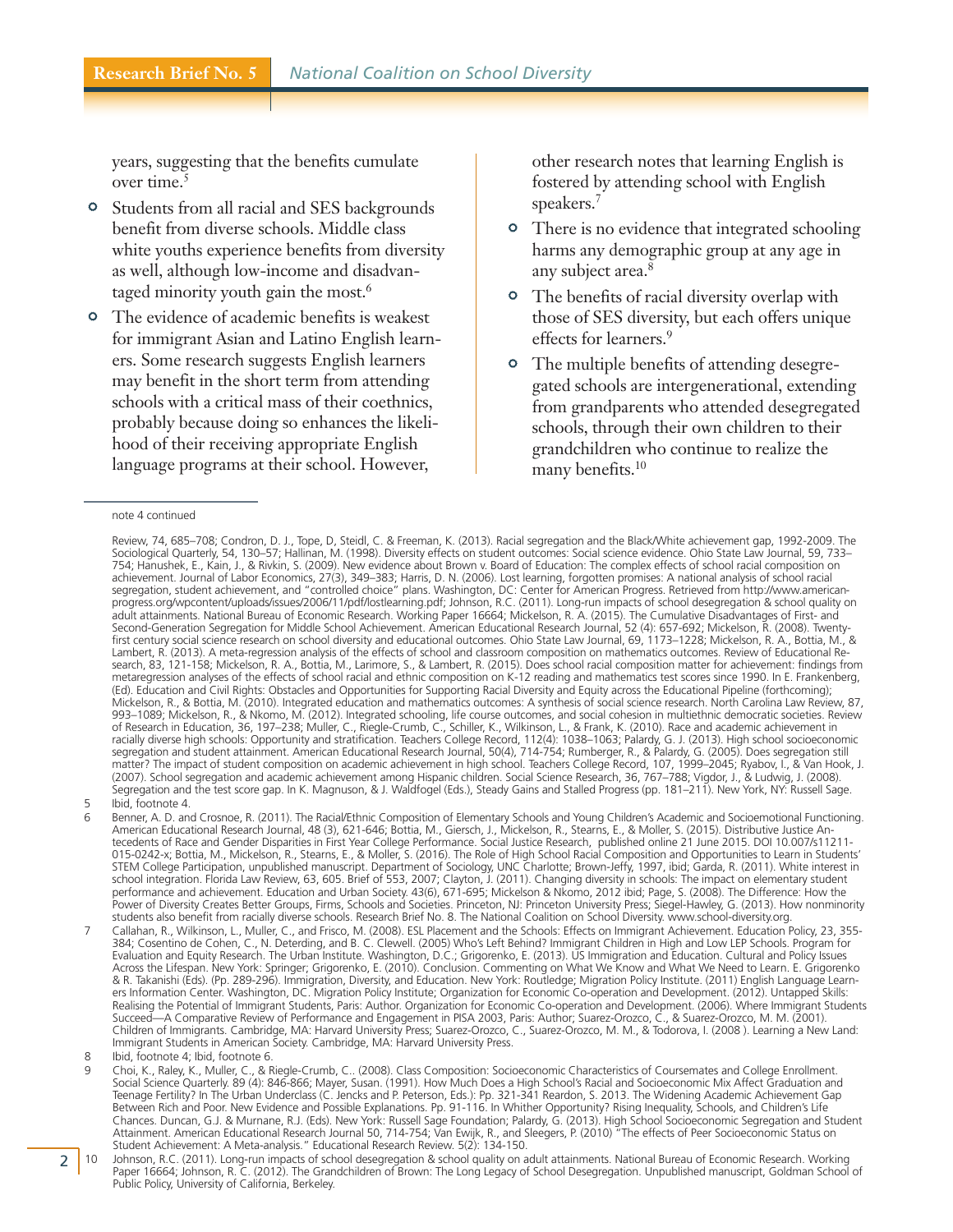There are many reasons all learners are likely to benefit from attending integrated rather than racially and SES segregated schools. Some of these include:

- ' Teachers and school leaders are more experienced and highly qualified. 11
- <sup>o</sup> Highly qualified teachers and leaders are less likely to transfer to other schools. 12
- <sup>o</sup> Student populations are more stable.<sup>13</sup>
- ' School climates are more supportive of learning and studying. 14
- <sup>o</sup> Parent involvement is greater.<sup>15</sup>
- <sup>o</sup> Greater resources are available in addition to the higher quality, more stable teacher resources.<sup>16</sup>

Because diverse K-12 schools are, on average higher functioning more stable organizations than racially or socioeconomically isolated schools, any curricular or pedagogic reforms implemented in them are more

likely to be effective sooner and more lasting compared to reforms implemented in segregated schools, where steady turnover of staff and students undermine the implementation and sustainability of any reform efforts. 17

Additionally, diverse K-12 schools are positively associated with better post-secondary outcomes integrally linked to adults' status attainment. Those who go to diverse K-12 school are likely to

- <sup>o</sup> Graduate from high school.<sup>18</sup>
- <sup>o</sup> Enter and graduate from college.<sup>19</sup>
- ' Enter a science, technology, engineering, and mathematics (STEM) field. 20
- <sup>o</sup> Have higher occupational and income attainment. 21
- ' Possess workplace readiness and interpersonal skills needed in the globalizing economy. 22

- 21 Ashenfelter, O., Collins, W., & Yoon, A. (2006). Evaluating the role of Brown v. Board of Education in school equalization, desegregation, and the income of African Americans. American Law and Economics Review, 8, 213–248; Boozer, M., Krueger, A. B., & Wolkon, S. (1992). Race and school quality since Brown v. Board of Education (Working Paper No. 4109). Cambridge, MA: National Bureau of Economic Research; Card, D., & Krueger, A. (1996). School resources and student outcomes: An overview of the literature and new evidence from North and South Carolina. Journal of Economic Perspectives, 10, 31– 50; Card, D., & Krueger, A. (1992). School quality and black-white relative earnings: A direct assessment. The Quarterly Journal of Economics, 107, 151–200. Gamoran, A., Co Guryan, J. (2004). Desegregation and black dropout rates. American Economic Review, 94, 919–914.; Johnson, R.C. (2011). Long-run impacts of school desegregation & school quality on adult attainments. National Bureau of Economic Research. Working Paper 16664.
- 22 Brief for 65 leading American businesses as amici curiae supporting respondents, Gratz v. Bollinger, 539 U.S. 244 (2003) (No. 02-516), and Grutter v. Bollinger, 539 U.S. 306 (2003) (No. 02-241); Consolidated brief of Lt. Gen. Julius W. Becton, Jr. et al. as amici curiae supporting respondents, Gratz v.

<sup>11</sup> Jackson, K. (2009). Student Demographics, Teacher Sorting, and Teacher Quality: Evidence from the End of Desegregation. Journal of Labor Economics. 27 (2): 213-256;

<sup>12</sup> Jackson, K. (2009). Student Demographics, Teacher Sorting, and Teacher Quality: Evidence from the End of Desegregation. Journal of Labor Economics. 27 (2): 213-256; Lankford, H., Loeb, S. & Wyckoff, J. (2002) Teacher Sorting and the Plight of Urban Schools: Descriptive Analysis 24 *Education Evaluation and Policy Analysis*. 24 (1): 37-62.

<sup>13</sup> ibid, footnote 3; ibid, footnote, 4.

<sup>14</sup> ibid, footnote 3; ibid, footnote, 4.

<sup>15</sup> ibid, footnote 3; ibid, footnote, 4; Epstein, J. L. (2011). School, Family, and Community Partnerships: Preparing Educators and Improving Schools (Second Edition). Boulder, CO: Westview Press; Epstein, J. L., Sanders, M. G., Sheldon, S. B., et al. (2009). School, Family, and Community Partnership: Your Handbook for Action, Third Edition and Handbook CD. Thousand Oaks, CA: Corwin Press; Epstein, J. (1995). School/Family/Community Partnerships. Phi Delta Kappan 76,701-715

<sup>16</sup> ibid, footnote 3; ibid, footnote, 4; Condron, D., & Roscigno, V. J. (2003) Disparities Within: Unequal Spending and Achievement in an Urban School District Sociology of Education, 76, 18-36; Klugman, J. (2012) How Resource Inequality Among High Schools Reproduces Class Advantages in College Destinations, Research in Higher Education, Vol. 53, 803-830; Payne, K., & Biddle, B. (1999) Poor School Funding, Child Poverty and Mathematics Achievement Educational Researcher, 28, 4-13; Roscigno, V. J., Tomaskovic-Devey, D., & Crowley, M. (2006). Education and the Inequalities of Place, Social Forces, 84, 2121- 2145.

<sup>17</sup> Basile, M. (2012). The Cost Effectiveness of Socioeconomic School Integration. In All Together Now. R. Kahlenberg, (ed). Pp. 127-151, Washington, DC: Century Foundation; Kirp, D.L., (2011). Kids First. Five Big Ideas for Transforming Children's Lives and America's Future. New York: Public Affairs.

<sup>18</sup> Lane, J.T. (2014) The Smoking Guns of Dropout Trends in Charlotte-Mecklenburg Schools: Exposure to School Racial and SES Segregation and Weak Academic Climate. MA Thesis. Department of Sociology, UNC Charlotte; Billings, S., Deming, D., and Rockoff, J. (2014). School Segregation, Educational Attainment, and Crime: Evidence from the End of Busing in Charlotte-Mecklenburg. Quarterly Journal of Economics, 213-256; Saatcioglu, A. (2010). The hidden value of school desegregation: Disentangling school- and student-level effects of desegregation and resegregation on the dropout problem in urban high schools: Evidence from the Cleveland Municipal School District, 1977-1998. Teachers College Record, 112, 1391–1442; Swanson, C. (2005). Who graduates in the South? Retrieved http://www.urban.org/publications/900817.html

<sup>19</sup> Choi, K., Raley, K., Muller, C., & Riegle-Crumb, C. (2008). Class composition: Socioeconomic characteristics of coursemates and college enrollment. Social Science Quarterly, 89, 846–866; Fletcher, J. & Tienda, M. (2010). Race and ethnic differences in college achievement: does high school attended matter? The Annals of the American Academy of Political and Social Science, 627, 144-166; Gándara, P. (1995). Over the Ivy Walls. New York, NY: Teachers College Press; Jencks, C., & Mayer, S. (1990). The social consequences of growing up in a poor neighborhood. In L. E. Lynn Jr. & M. McGeary (Eds.), Inner-city Poverty in the United States (pp. 111–186). Washington, DC: National Academies Press.; McDonough, P. M. (1997). Choosing Colleges: How Social Class and Schools Structure Opportunity. Albany: State University of New York Press.; Teranishi, R., Allen, W. R., & Solorzano, D. G. (2004).Opportunity at the crossroads: Racial inequality, school segregation, and higher education in California. Teachers College Record, 106, 2224–2247; Teranishi, R., & Parker, T. (2010). Social reproduction of inequality: The racial composition of feeder schools to the University of California. Teachers College Record, 112, 1575– 1601.; Trent, W. (1997). Outcomes of school desegregation: Findings from longitudinal research. Journal of Negro Education, 66, 255–257; Yun, J., & Moreno, J. F. (2006). College access, K–12 concentrated disadvantage, and the next 25 years of education research. Educational Researcher, 35(1), 12–19.

<sup>20</sup> Bottia, M., Stearns, E., Mickelson, R., Moller, S., & Valentino, L. (2015). Growing the Roots of STEM Majors: Female Math and Science High School Faculty and the Participation of Students in STEM. Economics of Education Review, 45, 14-27; Giersch, J., Bottia, M., Mickelson, R. A., & Stearns, E. (2016). Exposure to School and Classroom Racial Segregation in Charlotte-Mecklenburg High Schools and Students' College Achievement. Education Policy Analysis Archives. 24 (32), 1-25.